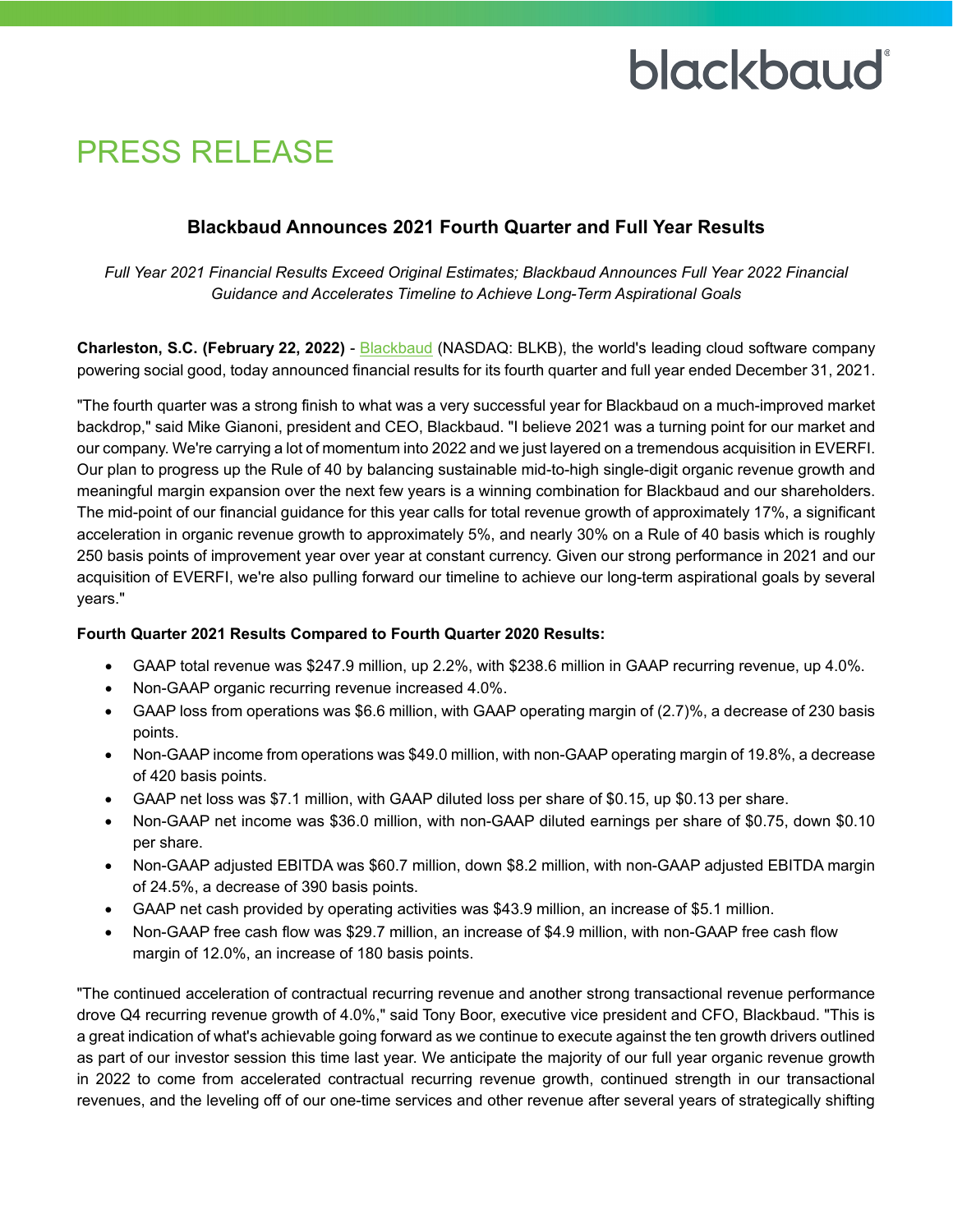away from one-time services. Our profitability and free cash flow well exceeded our initial expectations in 2021. The timing of some anticipated spend pushed from 2021 to 2022 in areas like innovation, customer success, security and cloud infrastructure and a higher velocity sales motion, but we're well positioned to drive substantial margin expansion beyond 2022. We're executing against our strategic plan to achieve the Rule of 40 as a company, and our accelerating growth combined with our margin expansion initiatives has us well positioned to accomplish this goal sooner than we originally anticipated."

An explanation of all non-GAAP financial measures referenced in this press release, including the Rule of 40, is included below under the heading "Non-GAAP Financial Measures." A reconciliation of the company's non-GAAP financial measures to their most directly comparable GAAP measures has been provided in the financial statement tables included below in this press release.

#### **Recent Company Highlights**

- [Blackbaud acquired EVERFI,](https://www.blackbaud.com/newsroom/article/2022/01/03/blackbaud-acquires-everfi-a-saas-leader-powering-corporate-esg-and-csr-initiatives-that-reach-millions-of-learners-each-year) a SaaS leader powering corporate environmental, social and governance (ESG) and corporate social responsibility (CSR) initiatives that reach millions of learners each year. The acquisition doubles Blackbaud's total addressable market to more than \$20 billion, presents substantial crosssell opportunity with YourCause® from Blackbaud and is expected to be significantly accretive to total revenue growth in 2022, and to pull forward the company's timeline to achieve long-term financial goals.
- During the fourth quarter, Blackbaud repurchased 138,785 shares of its common stock at a total cost of \$10.1 million, and in December 2021, the board of directors of Blackbaud reauthorized and replenished the company's existing share repurchase program to \$250.0 million.
- The Blackbaud Institute's annual [Charitable Giving Report](https://www.blackbaud.com/newsroom/article/2022/02/15/blackbaud-institute-2021-charitable-giving-report-reveals-record-year-for-generosity-with-9-growth-in-giving) found that overall U.S. giving grew 9% in 2021 the largest increase since 2012—and online giving has grown a substantial 42% since 2019.
- Newsweek named Blackbaud to its list of [America's Most Responsible Companies 2022—](https://www.blackbaud.com/newsroom/article/2021/12/07/blackbaud-named-one-of-america-s-most-responsible-companies-by-newsweek)a recognition that highlights leaders in CSR and ESG policies. Blackbaud ranked in the top 25 in the software and telecommunications industry.
- Blackbaud was recognized by the U.S. Chamber of Commerce Foundation as a [Citizens Award winner](https://www.blackbaud.com/newsroom/article/2021/11/19/blackbaud-recognized-for-excellence-in-corporate-citizenship-by-u-s-chamber-of-commerce-foundation) in the category of Best Corporate Steward—Small and Middle-Market Business, which honors companies for excellence in corporate citizenship.
- Blackbaud [provided updates](https://www.blackbaud.com/newsroom/article/2021/12/29/blackbaud-s-social-good-startup-program-brings-innovative-tech-solutions-to-mission-based-organizations) on its Social Good Startup Program—an accelerator for early-stage startups impacting the Ecosystem of Good®. Since the program began in 2019, Blackbaud has supported 27 startups that have collectively raised more than \$45 million in fundraising and have published multiple integrations to the Blackbaud Marketplace.

Visit [www.blackbaud.com/newsroom](https://www.blackbaud.com/newsroom) for more information about Blackbaud's recent highlights.

#### **Full-Year 2021 Results Compared to Full-Year 2020 Results:**

- GAAP total revenue was \$927.7 million, up 1.6%, with \$880.9 million in GAAP recurring revenue, up 3.5%.
- Non-GAAP organic recurring revenue increased 3.5%.
- GAAP income from operations was \$24.9 million, with GAAP operating margin of 2.7%, a decrease of 140 basis points.
- Non-GAAP income from operations was \$200.8 million, with non-GAAP operating margin of 21.6%, an increase of 30 basis points.
- GAAP net income was \$5.7 million, with GAAP diluted earnings per share of \$0.12, down \$0.04 per share.
- Non-GAAP net income was \$146.4 million, with non-GAAP diluted earnings per share of \$3.04, up \$0.10 per share.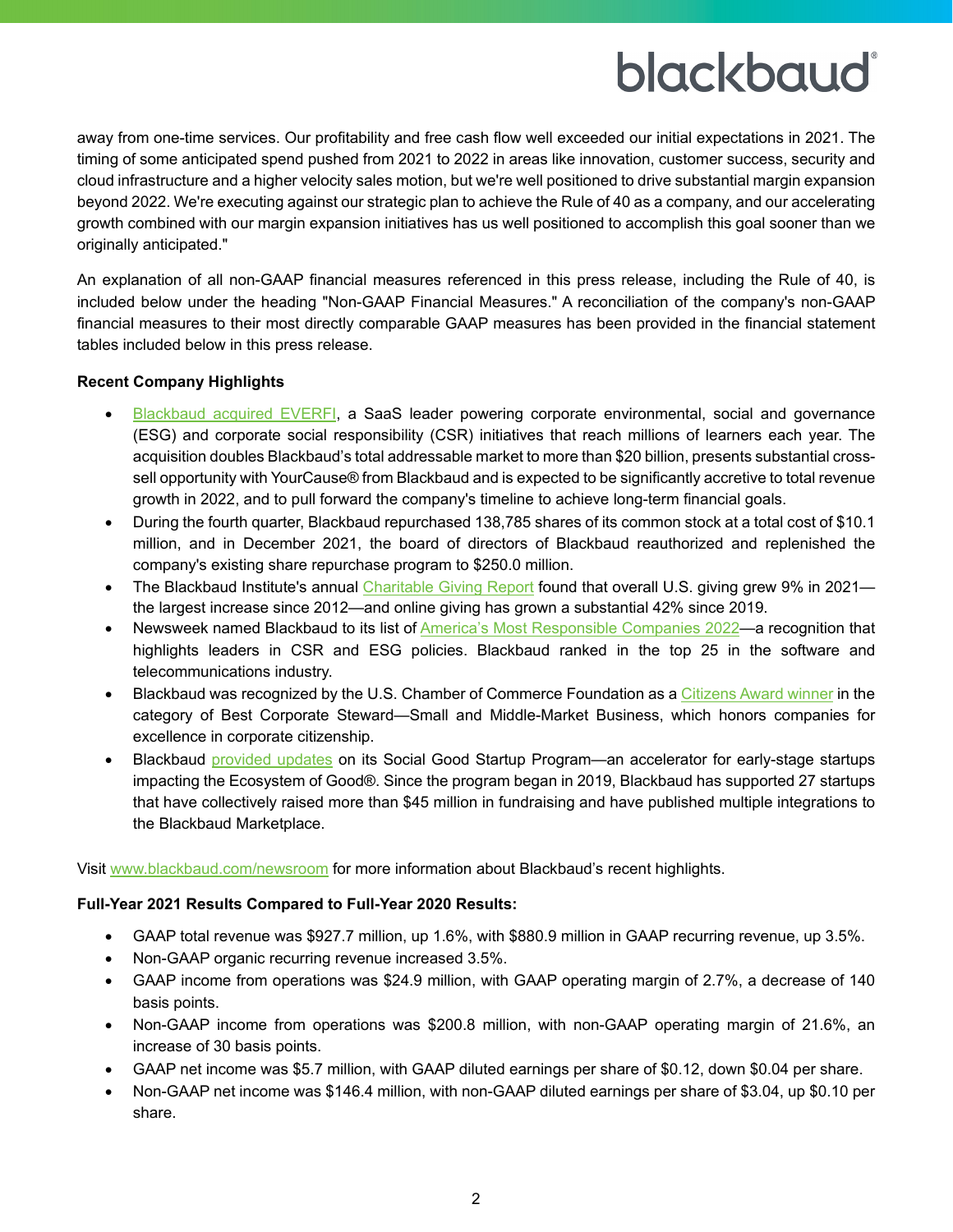- Non-GAAP adjusted EBITDA was \$246.1 million, up \$4.2 million, with non-GAAP adjusted EBITDA margin of 26.5%, unchanged.
- GAAP net cash provided by operating activities was \$213.7 million, an increase of \$65.7 million.
- Non-GAAP free cash flow was \$161.5 million, an increase of \$85.4 million, with non-GAAP free cash flow margin of 17.4%, an increase of 910 basis points.

#### **Financial Outlook**

Blackbaud today announced its 2022 full year financial guidance:

- Non-GAAP revenue of \$1.075 billion to \$1.095 billion; includes ~\$120 million of expected EVERFI non-GAAP revenue
- Non-GAAP adjusted EBITDA margin of 24.0% to 24.5%; includes ~\$13 million of expected EVERFI non-GAAP adjusted EBITDA
- Non-GAAP earnings per share of \$2.63 to \$2.82
- Non-GAAP adjusted free cash flow of \$165.0 million to \$175.0 million

Included in its 2022 full year financial guidance are the following assumptions:

- Non-GAAP annualized effective tax rate is expected to be 20%
- Interest expense for the year is expected to be approximately \$30.0 million to \$33.0 million
- Fully diluted shares for the year are expected to be in the range of 52.0 million to 53.5 million
- Capital expenditures for the year are expected to be in the range of \$60.0 million to \$70.0 million, including approximately \$45.0 million to \$55.0 million of capitalized software development costs

Blackbaud has not reconciled forward-looking full-year non-GAAP financial measures contained in this news release to their most directly comparable GAAP measures, as permitted by Item 10(e)(1)(i)(B) of Regulation S-K. Such reconciliations would require unreasonable efforts at this time to estimate and quantify with a reasonable degree of certainty various necessary GAAP components, including for example those related to compensation, acquisition transactions and integration, tax items or others that may arise during the year. These components and other factors could materially impact the amount of the future directly comparable GAAP measures, which may differ significantly from their non-GAAP counterparts.

In order to provide a meaningful basis for comparison, Blackbaud now uses non-GAAP adjusted free cash flow in analyzing its operating performance. Non-GAAP adjusted free cash flow is defined as operating cash flow less capital expenditures, including costs required to be capitalized for software development, capital expenditures for property and equipment, and less cash outflows, net of insurance, related to the previously disclosed Security Incident discovered in May 2020 (the "Security Incident"). For full year 2022, Blackbaud currently expects net cash outlays of \$25 million to \$35 million for ongoing legal fees related to the Security Incident. In line with the Company's policy, all associated costs due to third-party service providers and consultants, including legal fees, are expensed as incurred. As of December 31, 2021, Blackbaud has not recorded a loss contingency related to the Security Incident as it is unable to reasonably estimate the possible amount or range of such loss. Please refer to the section below titled "Non-GAAP Financial Measures" for more information on Blackbaud's use of non-GAAP financial measures.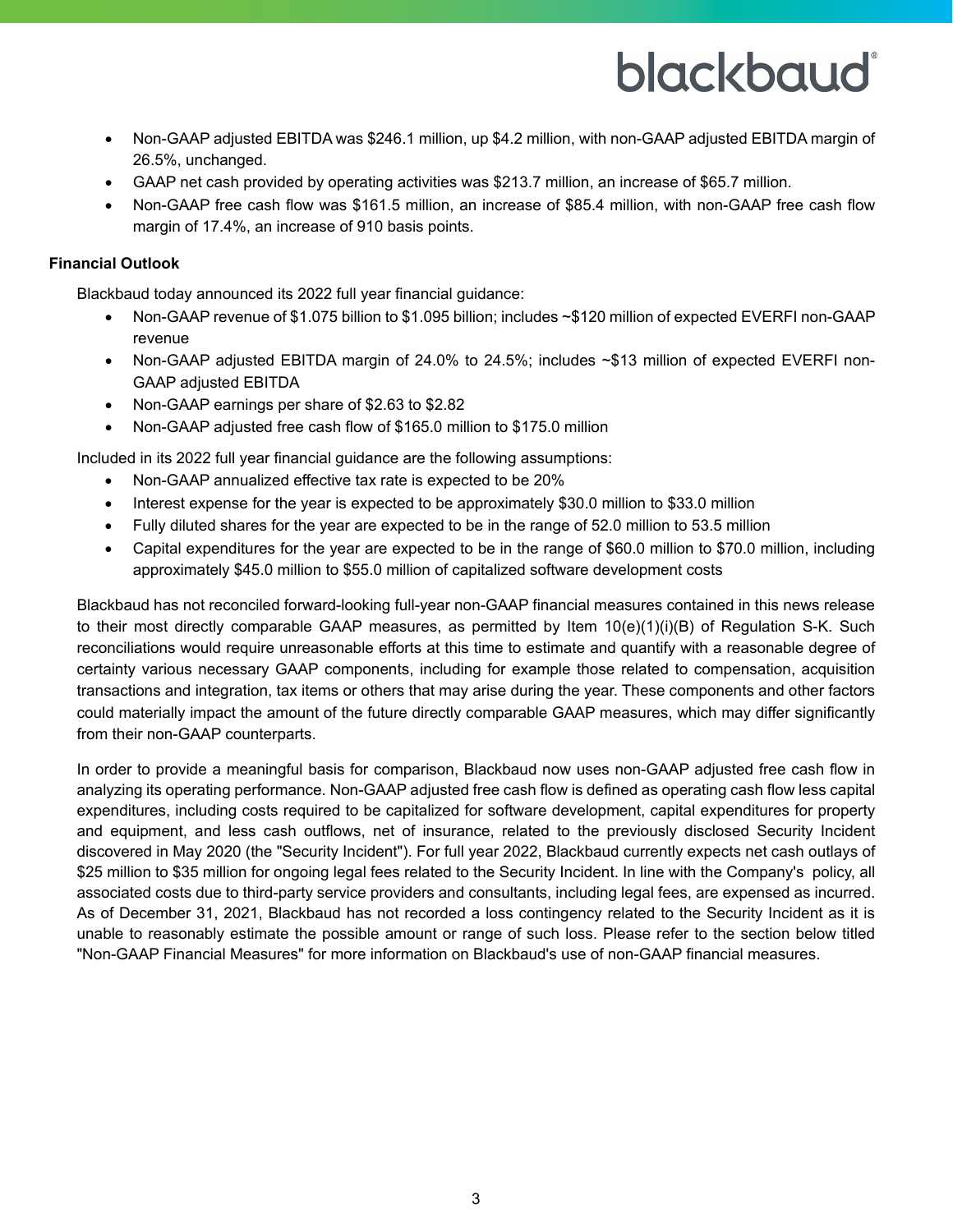#### **Financial Goals**

|                                                  | Near-Term                                             |          | Mid-Term                                              |                                              | Long-Term                                       |                                         |  |  |  |
|--------------------------------------------------|-------------------------------------------------------|----------|-------------------------------------------------------|----------------------------------------------|-------------------------------------------------|-----------------------------------------|--|--|--|
|                                                  | Current                                               | Prior    | Current                                               | Prior                                        | Current                                         | Prior                                   |  |  |  |
|                                                  | <b>FY 2022</b><br><b>Guidance</b><br><b>Mid-Point</b> | FY 2021  | 2024-2025                                             | 3-4 Years<br><b>Post-</b><br><b>Pandemic</b> | 2027-2028                                       | <b>Aspirational</b>                     |  |  |  |
| <b>Non-GAAP Organic</b><br><b>Revenue Growth</b> | $~15\%$                                               | Variable | Mid to High<br><b>Single-Digit</b><br><b>Annually</b> | Mid Single-<br>Digit<br>Annually             | <b>High Single-</b><br><b>Digit</b><br>Annually | Mid to High<br>Single-Digit<br>Annually |  |  |  |
| Rule of 40 <sup>1</sup>                          | $~1$ - 30%                                            | $25%+$   | $35%+$                                                | $35%+$                                       | $40% +$                                         | $40% +$                                 |  |  |  |

Blackbaud today revised its long-term financial goals:

1 Measured by Non-GAAP organic revenue growth plus Non-GAAP adjusted EBITDA margin; both at constant currency

#### **Conference Call Details**

| Blackbaud's Fourth Quarter and Full Year 2021 Conference Call |
|---------------------------------------------------------------|
| <b>February 23, 2022</b>                                      |
| 8:00 a.m. (Eastern Time)                                      |
| Live Call: 1-877-407-3088 (US/Canada)                         |
| <b>Webcast: Blackbaud's Investor Relations Webpage</b>        |
|                                                               |

#### **About Blackbaud**

Blackbaud (NASDAQ: BLKB) is the world's leading cloud software company powering social good. Serving the entire social good community—nonprofits, higher education institutions, K–12 schools, healthcare organizations, faith communities, arts and cultural organizations, foundations, companies and individual change agents—Blackbaud connects and empowers organizations to increase their impact through cloud software, services, expertise and data intelligence. The Blackbaud portfolio is tailored to the unique needs of vertical markets, with solutions for fundraising and CRM, marketing, advocacy, peer-to-peer fundraising, corporate social responsibility (CSR) and environmental, social and governance (ESG), school management, ticketing, grantmaking, financial management, payment processing and analytics. Serving the industry for more than four decades, Blackbaud is a remote-first company headquartered in Charleston, South Carolina, with operations in the United States, Australia, Canada, Costa Rica and the United Kingdom. For more information, visit [www.blackbaud.com,](http://www.blackbaud.com/) or follow us on [Twitter,](https://twitter.com/blackbaud) [LinkedIn,](https://www.linkedin.com/company/blackbaud/) [Instagram,](https://www.instagram.com/blackbaud/) and [Facebook.](https://www.facebook.com/blackbaud/)

**Investor Contact: Media Contact: Media Contact:** Steve Hufford [media@blackbaud.com](mailto:media@blackbaud.com) Director, Investor Relations [IR@blackbaud.com](mailto:IR@blackbaud.com)

#### **Forward-Looking Statements**

Except for historical information, all of the statements, expectations, and assumptions contained in this news release are forward-looking statements which are subject to the safe harbor provisions of the Private Securities Litigation Reform Act of 1995, including, but not limited to, statements regarding the predictability of our financial condition and results of operations. These statements involve a number of risks and uncertainties. Although Blackbaud attempts to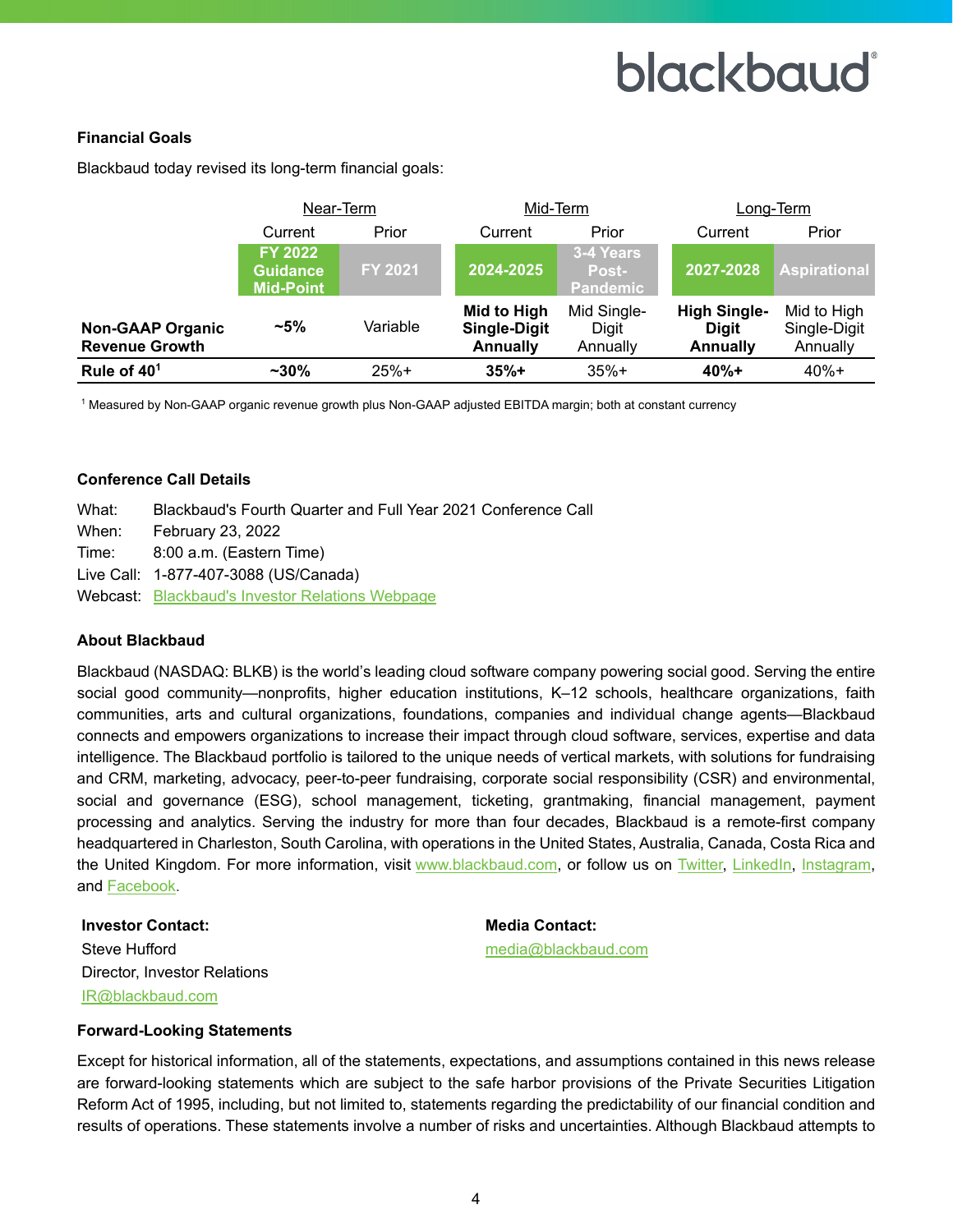be accurate in making these forward-looking statements, it is possible that future circumstances might differ from the assumptions on which such statements are based. In addition, other important factors that could cause results to differ materially include the following: management of integration of acquired companies; uncertainty regarding increased business and renewals from existing customers; a shifting revenue mix that may impact gross margin; continued success in sales growth; cybersecurity and data protection risks and related liabilities; uncertainty regarding the COVID-19 disruption; potential litigation involving us; and the other risk factors set forth from time to time in the SEC filings for Blackbaud, copies of which are available free of charge at the SEC's website at www.sec.gov or upon request from Blackbaud's investor relations department. Blackbaud assumes no obligation and does not intend to update these forward-looking statements, except as required by law.

#### **Trademarks**

All Blackbaud product names appearing herein are trademarks or registered trademarks of Blackbaud, Inc.

#### **Non-GAAP Financial Measures**

Blackbaud has provided in this release financial information that has not been prepared in accordance with GAAP. Blackbaud uses non-GAAP financial measures internally in analyzing its operational performance. Accordingly, Blackbaud believes these non-GAAP measures are useful to investors, as a supplement to GAAP measures, in evaluating its ongoing operational performance and trends and in comparing its financial results from period-to-period with other companies in Blackbaud's industry, many of which present similar non-GAAP financial measures to investors. However, these non-GAAP financial measures may not be completely comparable to similarly titled measures of other companies due to potential differences in the exact method of calculation between companies.

The non-GAAP financial measures discussed above exclude the impact of certain transactions that Blackbaud believes are not directly related to its operating performance in any particular period, but are for its long-term benefit over multiple periods. Blackbaud believes these non-GAAP financial measures reflect its ongoing business in a manner that allows for meaningful period-to-period comparisons and analysis of trends in its business.

While Blackbaud believes these non-GAAP measures provide useful supplemental information, non-GAAP financial measures should not be considered in isolation from, or as a substitute for, financial information prepared in accordance with GAAP. Investors are encouraged to review the reconciliations of these non-GAAP measures to their most directly comparable GAAP financial measures.

Non-GAAP free cash flow is defined as operating cash flow less capital expenditures, including costs required to be capitalized for software development, and capital expenditures for property and equipment. In addition, and in order to provide a meaningful basis for comparison, Blackbaud now uses non-GAAP adjusted free cash flow in analyzing its operating performance. Non-GAAP adjusted free cash flow is defined as operating cash flow less capital expenditures, including costs required to be capitalized for software development, capital expenditures for property and equipment, and less cash outflows, net of insurance, related to the Security Incident. Blackbaud believes non-GAAP free cash flow and non-GAAP adjusted free cash flow provide useful measures of the company's operating performance. Non-GAAP adjusted free cash flow is not intended to represent and should not be viewed as the amount of residual cash flow available for discretionary expenditures.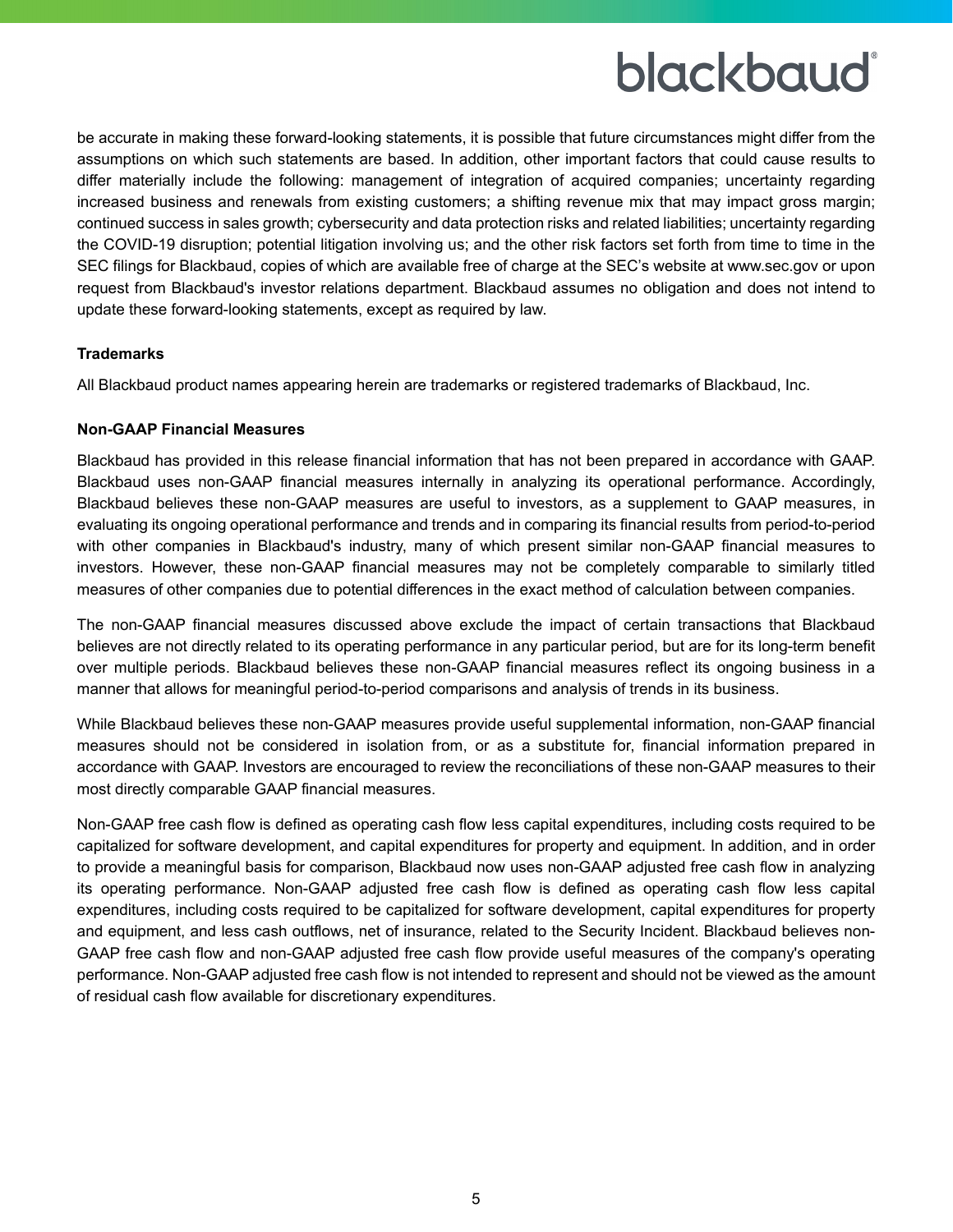In addition, Blackbaud uses non-GAAP organic revenue growth, non-GAAP organic revenue growth on a constant currency basis and non-GAAP organic recurring revenue growth, in analyzing its operating performance. Blackbaud believes that these non-GAAP measures are useful to investors, as a supplement to GAAP measures, for evaluating the periodic growth of its business on a consistent basis. Each of these measures excludes incremental acquisitionrelated revenue attributable to companies acquired in the current fiscal year. For companies acquired in the immediately preceding fiscal year, each of these measures reflects presentation of full-year incremental non-GAAP revenue derived from such companies as if they were combined throughout the prior period. In addition, each of these measures excludes prior period revenue associated with divested businesses. The exclusion of the prior period revenue is to present the results of the divested businesses within the results of the combined company for the same period of time in both the prior and current periods. Blackbaud believes this presentation provides a more comparable representation of its current business' organic revenue growth and revenue run-rate.

Rule of 40 is defined as non-GAAP organic revenue growth plus non-GAAP adjusted EBITDA margin. Non-GAAP adjusted EBITDA is defined as GAAP net income plus interest, net; income tax provision; depreciation; amortization of intangible assets from business combinations; amortization of software development costs; acquisition-related deferred revenue write-down; stock-based compensation; acquisition-related integration costs; acquisition-related expenses; employee severance; restructuring and other real estate activities; and costs, net of insurance, related to the Security Incident.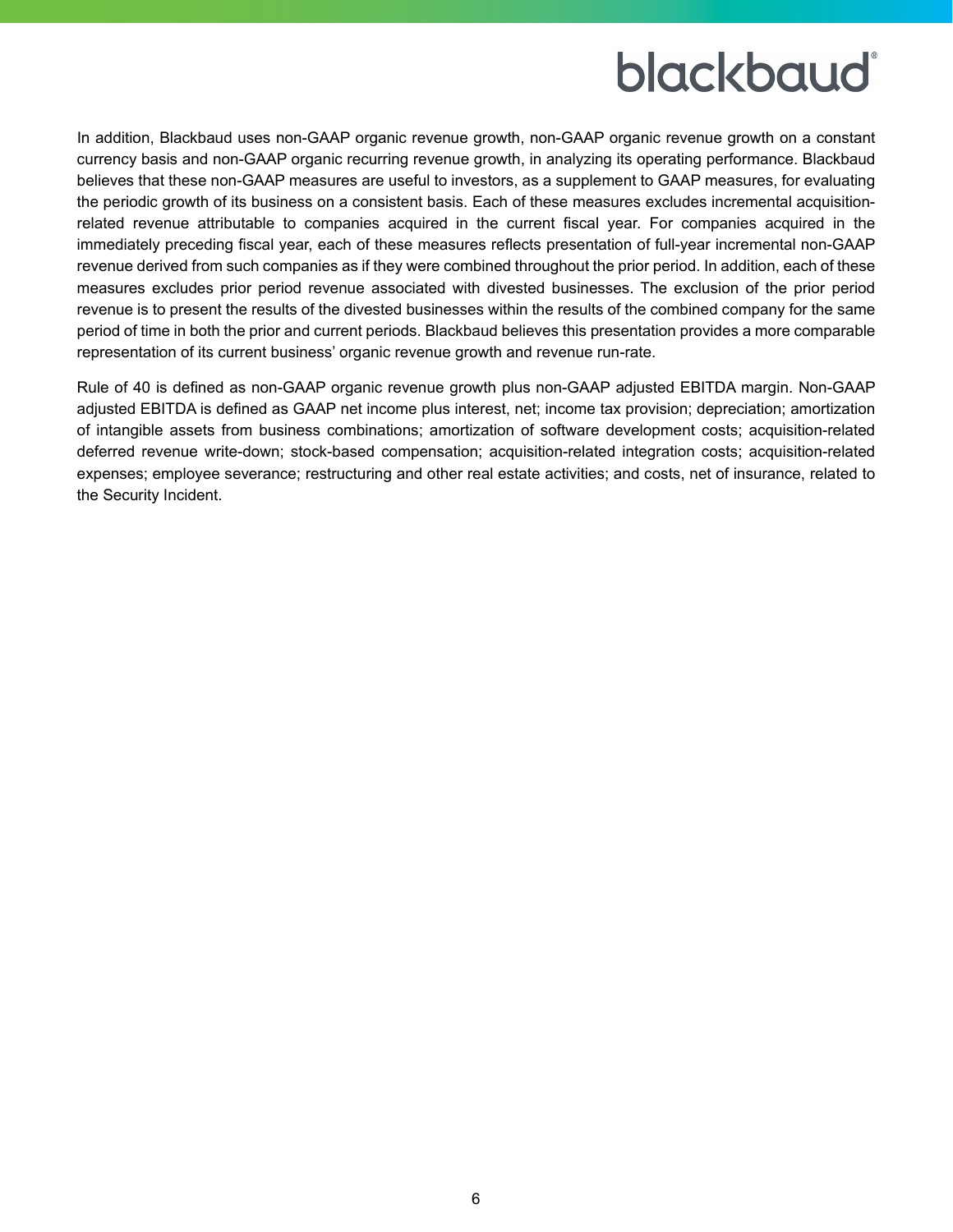#### **Blackbaud, Inc. Consolidated Balance Sheets (Unaudited)**

| (dollars in thousands)                                                                                                     |                           | December 31,<br>2021 | December 31,<br>2020 |
|----------------------------------------------------------------------------------------------------------------------------|---------------------------|----------------------|----------------------|
| <b>Assets</b>                                                                                                              |                           |                      |                      |
| Current assets:                                                                                                            |                           |                      |                      |
| Cash and cash equivalents                                                                                                  | \$                        | 55,146 \$            | 35,750               |
| Restricted cash                                                                                                            |                           | 596,616              | 609,219              |
| Accounts receivable, net of allowance of \$11,155 and \$10,292 at<br>December 31, 2021 and December 31, 2020, respectively |                           | 102,726              | 95,404               |
| Customer funds receivable                                                                                                  |                           | 977                  | 321                  |
| Prepaid expenses and other current assets                                                                                  |                           | 95,506               | 78,366               |
| <b>Total current assets</b>                                                                                                |                           | 850,971              | 819,060              |
| Property and equipment, net                                                                                                |                           | 111,428              | 105,177              |
| Operating lease right-of-use assets                                                                                        |                           | 53,883               | 22,671               |
| Software development costs, net                                                                                            |                           | 121,377              | 111,827              |
| Goodwill                                                                                                                   |                           | 1,076,482            | 635,854              |
| Intangible assets, net                                                                                                     |                           | 673,952              | 277,506              |
| Other assets                                                                                                               |                           | 77,266               | 72,639               |
| <b>Total assets</b>                                                                                                        | $\boldsymbol{\mathsf{S}}$ | 2,965,359 \$         | 2,044,734            |
| Liabilities and stockholders' equity                                                                                       |                           |                      |                      |
| Current liabilities:                                                                                                       |                           |                      |                      |
| Trade accounts payable                                                                                                     | \$                        | 22,067 \$            | 27,836               |
| Accrued expenses and other current liabilities                                                                             |                           | 100,096              | 52,228               |
| Due to customers                                                                                                           |                           | 594,273              | 608,264              |
| Debt, current portion                                                                                                      |                           | 18,697               | 12,840               |
| Deferred revenue, current portion                                                                                          |                           | 374,499              | 312,236              |
| <b>Total current liabilities</b>                                                                                           |                           | 1,109,632            | 1,013,404            |
| Debt, net of current portion                                                                                               |                           | 937,483              | 518,193              |
| Deferred tax liability                                                                                                     |                           | 142,207              | 54,086               |
| Deferred revenue, net of current portion                                                                                   |                           | 4,247                | 4,678                |
| Operating lease liabilities, net of current portion                                                                        |                           | 53,386               | 17,357               |
| <b>Other liabilities</b>                                                                                                   |                           | 1,344                | 10,866               |
| <b>Total liabilities</b>                                                                                                   |                           | 2,248,299            | 1,618,584            |
| Commitments and contingencies                                                                                              |                           |                      |                      |
| Stockholders' equity:                                                                                                      |                           |                      |                      |
| Preferred stock; 20,000,000 shares authorized, none outstanding                                                            |                           |                      |                      |
| Common stock, \$0.001 par value; 180,000,000 shares authorized,                                                            |                           |                      |                      |
| 66,165,666 and 60,904,638 shares issued at December 31, 2021 and<br>December 31, 2020, respectively                        |                           | 66                   | 61                   |
| Additional paid-in capital                                                                                                 |                           | 968,927              | 544,963              |
| Treasury stock, at cost; 14,182,805 and 12,054,268 shares at                                                               |                           |                      |                      |
| December 31, 2021 and December 31, 2020, respectively                                                                      |                           | (500, 911)           | (353,091)            |
| Accumulated other comprehensive income (loss)                                                                              |                           | 6,522                | (2, 497)             |
| Retained earnings                                                                                                          |                           | 242,456              | 236,714              |
| Total stockholders' equity                                                                                                 |                           | 717,060              | 426,150              |
| Total liabilities and stockholders' equity                                                                                 | \$                        | 2,965,359 \$         | 2,044,734            |

The fair values assigned to the assets acquired and liabilities assumed in our acquisition of EVERFI are based on our best estimates and assumptions and are considered preliminary pending finalization. The estimates and assumptions are subject to change as we obtain additional information during the measurement period, which may be up to one year from the acquisition date. The assets and liabilities, pending finalization, include the valuation of intangible assets as well as the assumed deferred income tax balances.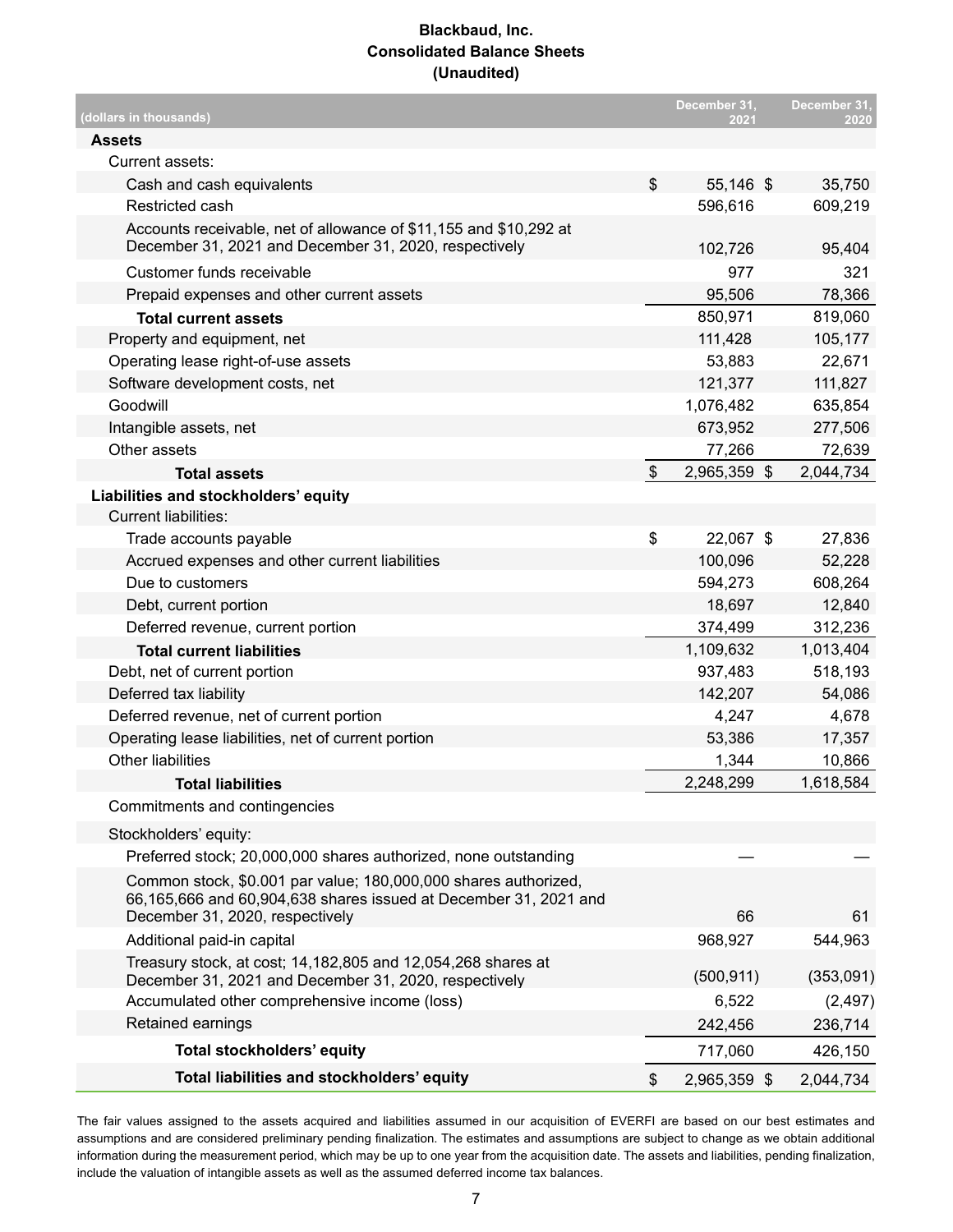#### **Blackbaud, Inc. Consolidated Statements of Comprehensive Income (Unaudited)**

|                                                          | <b>Three months ended</b><br>December 31, |                       |  | <b>Years ended</b><br>December 31, |     |                       |     |           |
|----------------------------------------------------------|-------------------------------------------|-----------------------|--|------------------------------------|-----|-----------------------|-----|-----------|
| (dollars in thousands, except per share amounts)         |                                           | 2021                  |  | 2020                               |     | 2021                  |     | 2020      |
| <b>Revenue</b>                                           |                                           |                       |  |                                    |     |                       |     |           |
| Recurring                                                | \$                                        | 238,584 \$            |  | 229,516                            | \$  | 880,850 \$            |     | 850,745   |
| One-time services and other                              |                                           | 9,307                 |  | 13,090                             |     | 46,890                |     | 62,474    |
| <b>Total revenue</b>                                     |                                           | 247,891               |  | 242,606                            |     | 927,740               |     | 913,219   |
| <b>Cost of revenue</b>                                   |                                           |                       |  |                                    |     |                       |     |           |
| Cost of recurring                                        |                                           | 111,680               |  | 104,509                            |     | 390,803               |     | 369,681   |
| Cost of one-time services and other                      |                                           | 12,379                |  | 15,067                             |     | 52,392                |     | 58,384    |
| <b>Total cost of revenue</b>                             |                                           | 124,059               |  | 119,576                            |     | 443,195               |     | 428,065   |
| <b>Gross profit</b>                                      |                                           | 123,832               |  | 123,030                            |     | 484,545               |     | 485,154   |
| <b>Operating expenses</b>                                |                                           |                       |  |                                    |     |                       |     |           |
| Sales, marketing and customer success                    |                                           | 47,366                |  | 50,613                             |     | 186,314               |     | 209,762   |
| Research and development                                 |                                           | 33,606                |  | 27,491                             |     | 124,573               |     | 100,146   |
| General and administrative                               |                                           | 48,934                |  | 45,023                             |     | 146,262               |     | 134,852   |
| Amortization                                             |                                           | 553                   |  | 696                                |     | 2,227                 |     | 2,915     |
| Restructuring                                            |                                           | 57                    |  |                                    | 263 |                       | 236 |           |
| <b>Total operating expenses</b>                          |                                           | 130,459               |  | 123,880                            |     | 459,639               |     | 447,911   |
| Income from operations                                   |                                           | (6,627)               |  | (850)                              |     | 24,906                |     | 37,243    |
| Interest expense                                         |                                           | (3,832)               |  | (5,238)                            |     | (18,003)              |     | (17, 287) |
| Other (expense) income, net                              |                                           | (159)                 |  | (584)                              |     | 180                   |     | 1,658     |
| (Loss) income before (benefit) provision for income      |                                           | (10, 618)             |  | (6,672)                            |     | 7,083                 |     | 21,614    |
| Income tax (benefit) provision                           |                                           | (3, 561)              |  | 6,949                              |     | 1,385                 |     | 13,897    |
| Net (loss) income                                        | \$                                        | $(7,057)$ \$          |  | $(13,621)$ \$                      |     | 5,698 \$              |     | 7,717     |
| (Loss) earnings per share                                |                                           |                       |  |                                    |     |                       |     |           |
| <b>Basic</b>                                             | \$                                        | $(0.15)$ \$           |  | $(0.28)$ \$                        |     | $0.12$ \$             |     | 0.16      |
| <b>Diluted</b>                                           | \$                                        | $(0.15)$ \$           |  | $(0.28)$ \$                        |     | $0.12$ \$             |     | 0.16      |
| Common shares and equivalents outstanding                |                                           |                       |  |                                    |     |                       |     |           |
| Basic weighted average shares                            |                                           | 46,989,624 48,190,388 |  |                                    |     | 47,412,306 48,184,714 |     |           |
| Diluted weighted average shares                          |                                           | 46,989,624 48,190,388 |  |                                    |     | 48,230,438 48,696,341 |     |           |
| Other comprehensive income                               |                                           |                       |  |                                    |     |                       |     |           |
| Foreign currency translation adjustment                  |                                           | (399)                 |  | 6,525                              |     | 661                   |     | 4,571     |
| Unrealized gain (loss) on derivative instruments, net of |                                           |                       |  |                                    |     |                       |     |           |
| tax                                                      |                                           | 3,602                 |  | (150)                              |     | 8,358                 |     | (1,778)   |
| Total other comprehensive income                         |                                           | 3,203                 |  | 6,375                              |     | 9,019                 |     | 2,793     |
| <b>Comprehensive (loss) income</b>                       | \$                                        | $(3,854)$ \$          |  | $(7,246)$ \$                       |     | 14,717 \$             |     | 10,510    |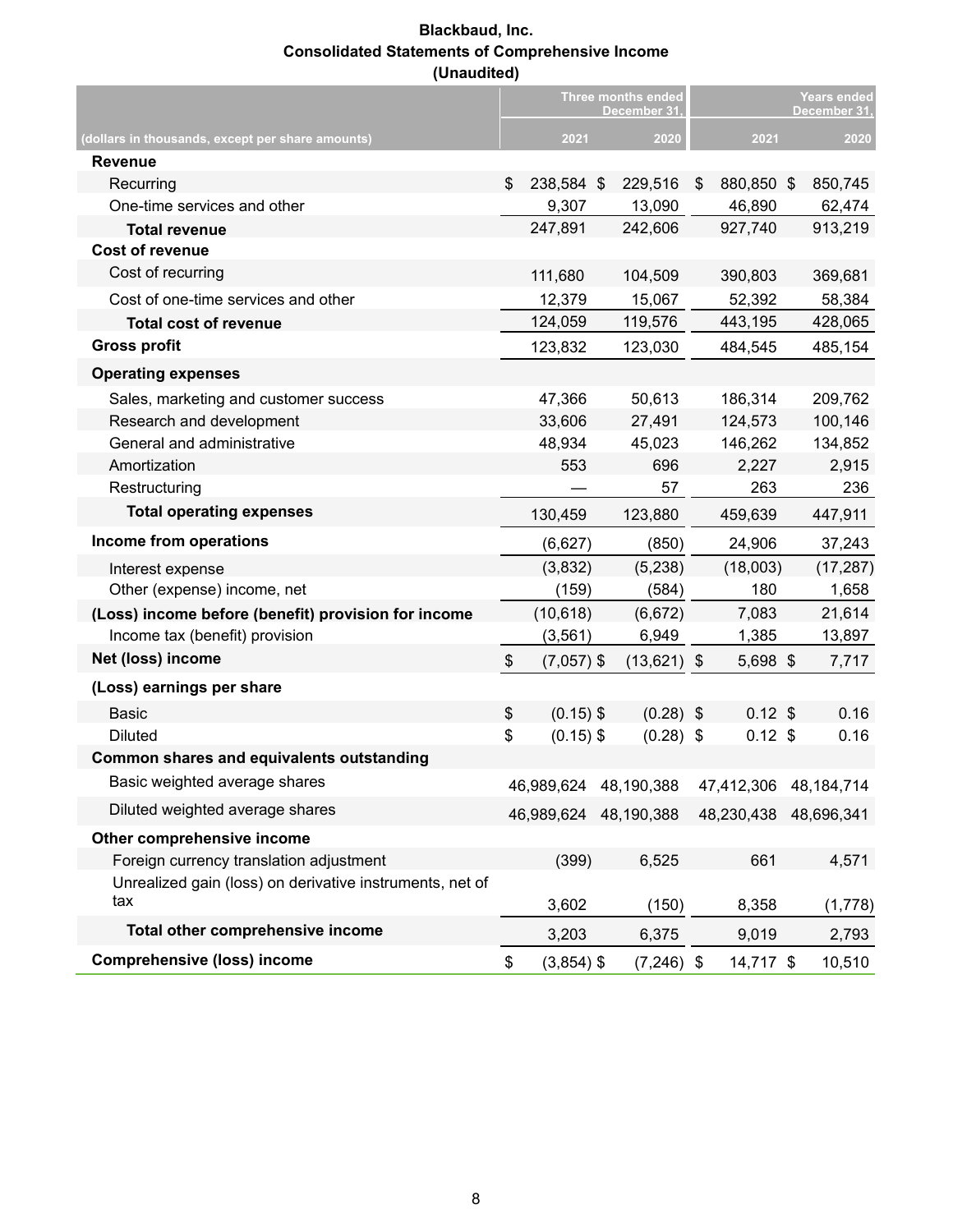#### **Blackbaud, Inc. Consolidated Statements of Cash Flows (Unaudited)**

|                                                                                                |                  | <b>Years ended</b><br>December 31. |
|------------------------------------------------------------------------------------------------|------------------|------------------------------------|
| (dollars in thousands)                                                                         | 2021             | 2020                               |
| Cash flows from operating activities                                                           |                  |                                    |
| Net income                                                                                     | \$<br>5,698 \$   | 7,717                              |
| Adjustments to reconcile net income to net cash provided by operating activities:              |                  |                                    |
| Depreciation and amortization                                                                  | 82,410           | 92,735                             |
| Provision for credit losses and sales returns                                                  | 11,450           | 13,230                             |
| Stock-based compensation expense                                                               | 120,379          | 87,257                             |
| Deferred taxes                                                                                 | (2, 429)         | 8,837                              |
| Amortization of deferred financing costs and discount                                          | 1,570            | 781                                |
| Other non-cash adjustments                                                                     | 10,490           | 2,958                              |
| Changes in operating assets and liabilities, net of acquisition and disposal of<br>businesses: |                  |                                    |
| Accounts receivable                                                                            | (6, 525)         | (18, 414)                          |
| Prepaid expenses and other assets                                                              | (2,048)          | 22,568                             |
| Trade accounts payable                                                                         | (9,670)          | (19, 997)                          |
| Accrued expenses and other liabilities                                                         | (8, 190)         | (49, 232)                          |
| Deferred revenue                                                                               | 10,526           | (485)                              |
| Net cash provided by operating activities                                                      | 213,661          | 147,955                            |
| Cash flows from investing activities                                                           |                  |                                    |
| Purchase of property and equipment                                                             | (11, 664)        | (29, 690)                          |
| Capitalized software development costs                                                         | (40, 489)        | (42, 157)                          |
| Purchase of net assets of acquired companies, net of cash and restricted cash<br>acquired      | (419, 120)       |                                    |
| Net cash used in investing activities                                                          | (471, 273)       | (71, 847)                          |
| <b>Cash flows from financing activities</b>                                                    |                  |                                    |
| Proceeds from issuance of debt                                                                 | 582,200          | 748,500                            |
| Payments on debt                                                                               | (152, 971)       | (747, 563)                         |
| Debt issuance costs                                                                            | (3, 106)         | (4,586)                            |
| Employee taxes paid for withheld shares upon equity award settlement                           | (39, 404)        | (21, 425)                          |
| Proceeds from exercise of stock options                                                        |                  | 4                                  |
| Change in due to customers                                                                     | (13, 464)        | 61,214                             |
| Change in customer funds receivable                                                            | (731)            | 138                                |
| Purchase of treasury stock                                                                     | (108, 416)       | (41,001)                           |
| Dividend payments to stockholders                                                              |                  | (5,960)                            |
| Net cash provided by (used in) financing activities                                            | 264,108          | (10, 679)                          |
| Effect of exchange rate on cash, cash equivalents and restricted cash                          | 297              | 2,245                              |
| Net increase in cash, cash equivalents and restricted cash                                     | 6,793            | 67,674                             |
| Cash, cash equivalents and restricted cash, beginning of year                                  | 644,969          | 577,295                            |
| Cash, cash equivalents and restricted cash, end of year                                        | \$<br>651,762 \$ | 644,969                            |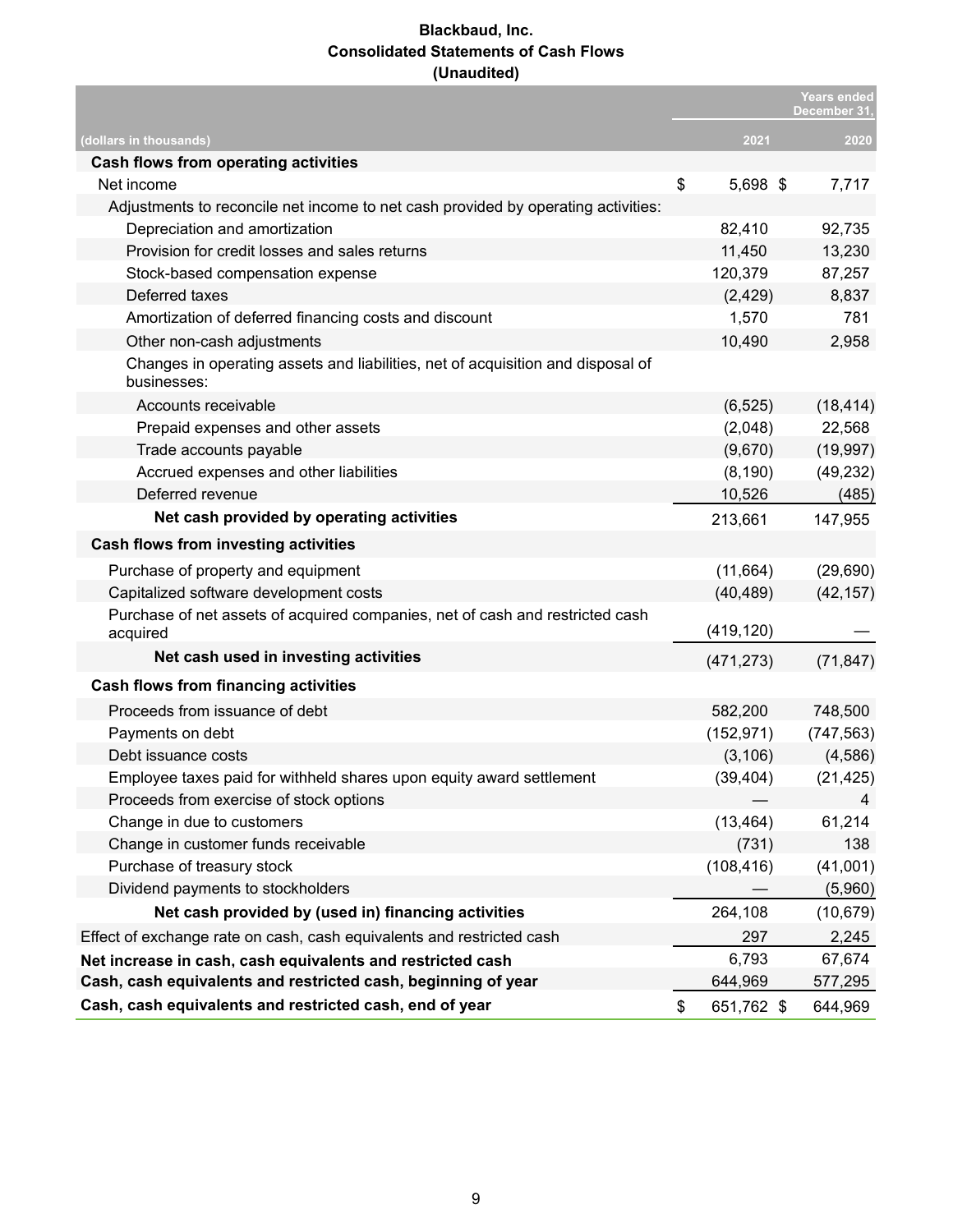#### **Blackbaud, Inc. Consolidated Statements of Cash Flows (Unaudited)**

The following table provides a reconciliation of cash and cash equivalents and restricted cash reported within the consolidated balance sheets that sum to the total of the same such amounts shown above in the consolidated statements of cash flows:

| (dollars in thousands)                                                          | December 31.<br>2021 | December 31,<br>2020 |
|---------------------------------------------------------------------------------|----------------------|----------------------|
| Cash and cash equivalents                                                       | $55.146$ \$          | 35.750               |
| Restricted cash                                                                 | 596.616              | 609.219              |
| Total cash, cash equivalents and restricted cash in the statement of cash flows | 651,762 \$           | 644.969              |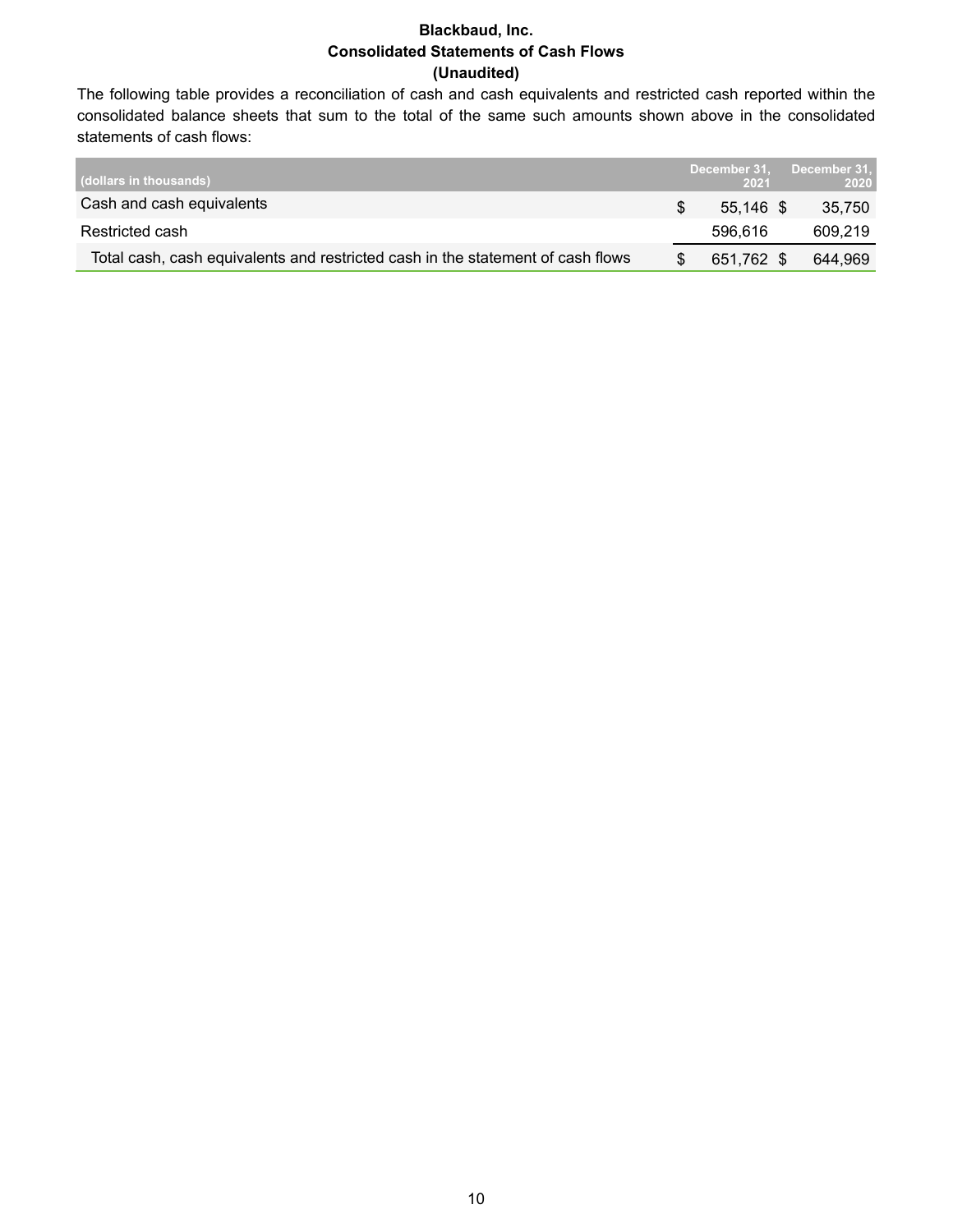#### **Blackbaud, Inc. Reconciliation of GAAP to Non-GAAP Financial Measures (Unaudited)**

|                                                                       |                 | <b>Three months ended</b><br>December 31, |        | <b>Years ended</b><br>December 31, |    |            |  |
|-----------------------------------------------------------------------|-----------------|-------------------------------------------|--------|------------------------------------|----|------------|--|
| (dollars in thousands, except per share amounts)                      | 2021            | 2020                                      |        | 2021                               |    | 2020       |  |
| <b>GAAP Revenue</b>                                                   | \$<br>247,891   | \$<br>242,606                             | \$     | 927,740                            | \$ | 913,219    |  |
| <b>GAAP gross profit</b>                                              | \$<br>123,832   | \$<br>123,030                             | \$     | 484,545                            | \$ | 485,154    |  |
| <b>GAAP gross margin</b>                                              | 50.0 %          | 50.7 %                                    |        | 52.2 %                             |    | 53.1 %     |  |
| <b>Non-GAAP adjustments:</b>                                          |                 |                                           |        |                                    |    |            |  |
| Add: Stock-based compensation expense                                 | 5,094           | 6,251                                     |        | 19,952                             |    | 13,374     |  |
| Add: Amortization of intangibles from business<br>combinations        | 8,209           | 9,133                                     |        | 34,812                             |    | 38,968     |  |
| Add: Employee severance                                               |                 | 94                                        |        | 29                                 |    | 907        |  |
| Subtotal                                                              | 13,303          | 15,478                                    |        | 54,793                             |    | 53,249     |  |
| Non-GAAP gross profit                                                 | \$<br>137,135   | \$<br>138,508                             | \$     | 539,338                            | \$ | 538,403    |  |
| Non-GAAP gross margin                                                 | 55.3 %          | 57.1 %                                    |        | 58.1 %                             |    | 59.0 %     |  |
| <b>GAAP (loss) income from operations</b>                             | \$<br>(6,627)   | \$<br>(850)                               | \$     | 24,906                             | \$ | 37,243     |  |
| <b>GAAP operating margin</b>                                          | (2.7)%          | (0.4)%                                    |        | 2.7%                               |    | 4.1 %      |  |
| <b>Non-GAAP adjustments:</b>                                          |                 |                                           |        |                                    |    |            |  |
| Add: Stock-based compensation expense                                 | 30,899          | 32,701                                    |        | 120,379                            |    | 87,257     |  |
| Add: Amortization of intangibles from business<br>combinations        | 8,762           | 9,829                                     |        | 37,039                             |    | 41,883     |  |
| Add: Employee severance                                               |                 | 282                                       |        | 1,510                              |    | 4,875      |  |
| Add: Acquisition-related integration costs                            | (9)             | (16)                                      |        | (124)                              |    | (134)      |  |
| Add: Acquisition-related expenses                                     | 2,982           | 65                                        |        | 3,178                              |    | 353        |  |
| Add: Restructuring and other real estate activities                   | 12,515          | 16,273                                    | 12,102 |                                    |    | 23,290     |  |
| Add: Security Incident-related costs, net of insurance <sup>(1)</sup> | 493             |                                           | 1,814  |                                    |    |            |  |
| Subtotal                                                              | 55,642          | 59,134                                    |        | 175,898                            |    | 157,524    |  |
| <b>Non-GAAP income from operations</b>                                | \$<br>49,015    | \$<br>58,284                              | \$     | 200,804                            | \$ | 194,767    |  |
| Non-GAAP operating margin                                             | 19.8 %          | 24.0 %                                    |        | 21.6 %                             |    | 21.3 %     |  |
| GAAP (loss) income before (benefit) provision for<br>income taxes     | \$<br>(10, 618) | \$<br>(6,672)                             | \$     | 7,083                              | \$ | 21,614     |  |
| <b>GAAP net (loss) income</b>                                         | \$<br>(7,057)   | \$<br>(13, 621)                           | \$     | 5,698                              | \$ | 7,717      |  |
| Shares used in computing GAAP diluted (loss) earnings per<br>share    | 46,989,624      | 48,190,388                                |        | 48,230,438                         |    | 48,696,341 |  |
| GAAP diluted (loss) earnings per share                                | \$<br>(0.15)    | \$<br>(0.28)                              | \$     | 0.12                               | \$ | 0.16       |  |
| <b>Non-GAAP adjustments:</b>                                          |                 |                                           |        |                                    |    |            |  |
| Add: GAAP income tax (benefit) provision                              | (3, 561)        | 6,949                                     |        | 1,385                              |    | 13,897     |  |
| Add: Total non-GAAP adjustments affecting income from                 |                 |                                           |        |                                    |    |            |  |
| operations                                                            | 55,642          | 59,134                                    |        | 175,898                            |    | 157,524    |  |
| Non-GAAP income before provision for income taxes                     | 45,024          | 52,462                                    |        | 182,981                            |    | 179,138    |  |
| Assumed non-GAAP income tax provision <sup>(2)</sup>                  | 9,005           | 10,492                                    |        | 36,597                             |    | 35,827     |  |
| Non-GAAP net income                                                   | \$<br>36,019    | \$<br>41,970                              | \$     | 146,384                            | \$ | 143,311    |  |
| Shares used in computing non-GAAP diluted earnings per<br>share       | 48,106,044      | 49,097,084                                |        | 48,230,438                         |    | 48,696,341 |  |
| Non-GAAP diluted earnings per share                                   | \$<br>0.75      | \$<br>0.85                                | \$     | 3.04                               | \$ | 2.94       |  |

(1) Includes Security Incident-related costs incurred during the twelve months ended December 31, 2021 of \$40.6 million, net of probable insurance recoveries during the same period of \$38.7 million. Recorded expenses consisted primarily of payments to third-party service providers and consultants, including legal fees, as well as settlements of customer claims. Not included in this adjustment were costs associated with enhancements to our cybersecurity program.

(2) Blackbaud applies a non-GAAP effective tax rate of 20.0% when calculating non-GAAP net income and non-GAAP diluted earnings per share.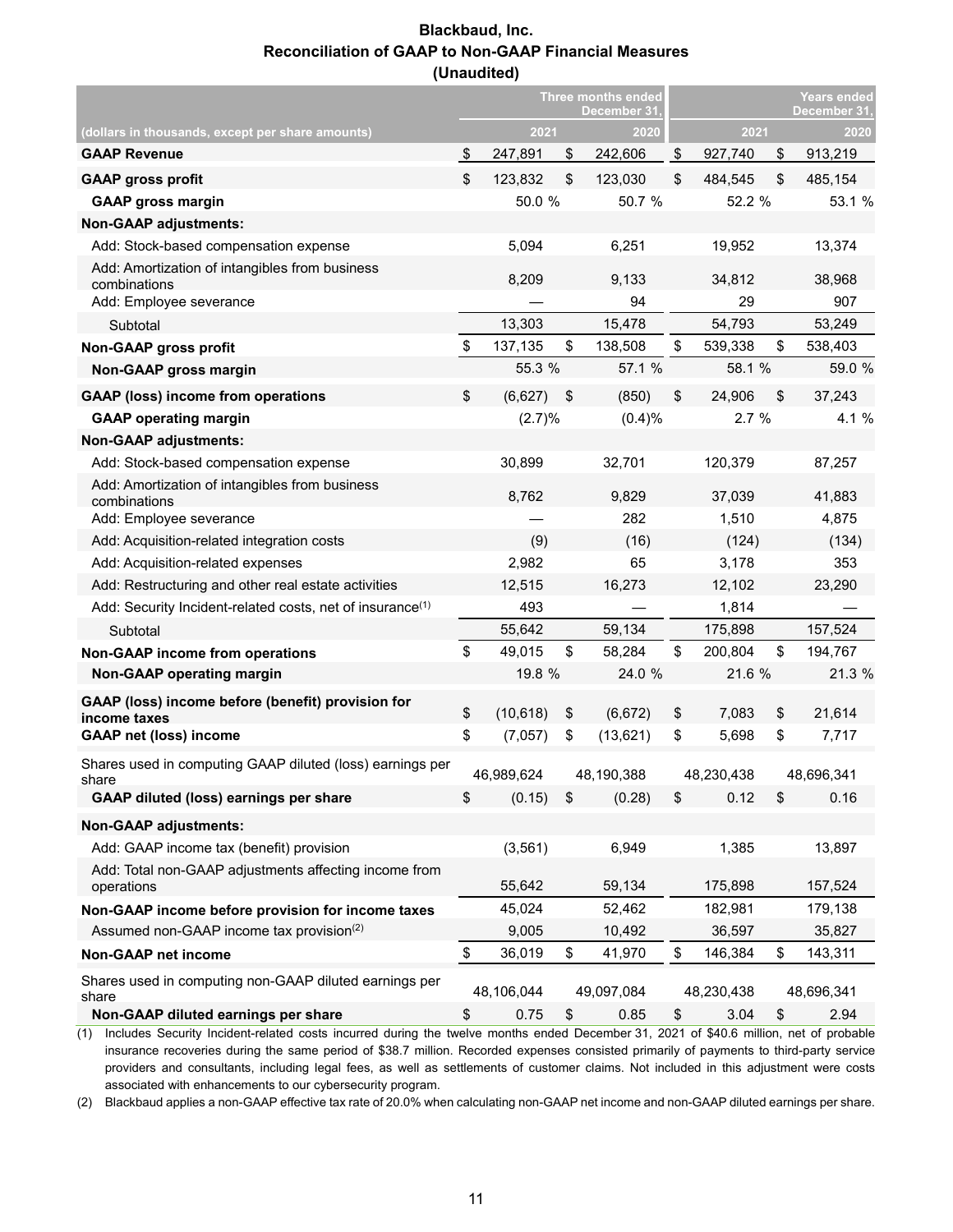#### **Blackbaud, Inc. Reconciliation of GAAP to Non-GAAP Financial Measures (continued) (Unaudited)**

|                                                                               | <b>Three months ended</b><br>December 31. |           |    | <b>Years ended</b><br>December 31. |           |    |         |
|-------------------------------------------------------------------------------|-------------------------------------------|-----------|----|------------------------------------|-----------|----|---------|
| (dollars in thousands)                                                        |                                           | 2021      |    | 2020                               | 2021      |    | 2020    |
| <b>GAAP</b> revenue                                                           |                                           | \$247,891 | \$ | 242,606                            | \$927,740 | \$ | 913,219 |
| <b>GAAP revenue growth</b>                                                    |                                           | 2.2%      |    |                                    | 1.6%      |    |         |
| Add: Non-GAAP acquisition-related revenue <sup>(1)</sup>                      |                                           |           |    |                                    |           |    |         |
| Non-GAAP organic revenue <sup>(2)</sup>                                       |                                           | \$247,891 | \$ | 242,606                            | \$927,740 | \$ | 913,219 |
| Non-GAAP organic revenue growth                                               |                                           | 2.2%      |    |                                    | 1.6%      |    |         |
| Non-GAAP organic revenue $^{(2)}$                                             |                                           | \$247,891 | \$ | 242,606                            | \$927,740 | \$ | 913,219 |
| Foreign currency impact on non-GAAP organic revenue <sup>(3)</sup>            |                                           | (770)     |    |                                    | (9, 162)  |    |         |
| Non-GAAP organic revenue on constant currency basis <sup>(3)</sup> $$247,121$ |                                           |           | \$ | 242,606                            | \$918,578 | \$ | 913,219 |
| Non-GAAP organic revenue growth on constant<br>currency basis                 |                                           | 1.9%      |    |                                    | 0.6%      |    |         |
|                                                                               |                                           |           |    |                                    |           |    |         |
| <b>GAAP</b> recurring revenue                                                 |                                           | \$238,584 | \$ | 229,516                            | \$880,850 | \$ | 850,745 |
| <b>GAAP recurring revenue growth</b>                                          |                                           | 4.0 %     |    |                                    | 3.5%      |    |         |
| Add: Non-GAAP acquisition-related revenue <sup>(1)</sup>                      |                                           |           |    |                                    |           |    |         |
| Non-GAAP organic recurring revenue                                            |                                           | 238,584   | \$ | 229,516                            | \$880,850 | \$ | 850,745 |
| Non-GAAP organic recurring revenue growth                                     |                                           | 4.0 %     |    |                                    | 3.5%      |    |         |

(1) Non-GAAP acquisition-related revenue excludes incremental acquisition-related revenue calculated in accordance with GAAP that is attributable to companies acquired in the current fiscal year. For companies acquired in the immediately preceding fiscal year, non-GAAP acquisition-related revenue reflects presentation of full-year incremental non-GAAP revenue derived from such companies, as if they were combined throughout the prior period.

(2) Non-GAAP organic revenue for the prior year periods presented herein may not agree to non-GAAP organic revenue presented in the respective prior period quarterly financial information solely due to the manner in which non-GAAP organic revenue growth is calculated.

(3) To determine non-GAAP organic revenue growth on a constant currency basis, revenues from entities reporting in foreign currencies were translated to U.S. Dollars using the comparable prior period's quarterly weighted average foreign currency exchange rates. The primary foreign currencies creating the impact are the Australian Dollar, British Pound, Canadian Dollar and EURO.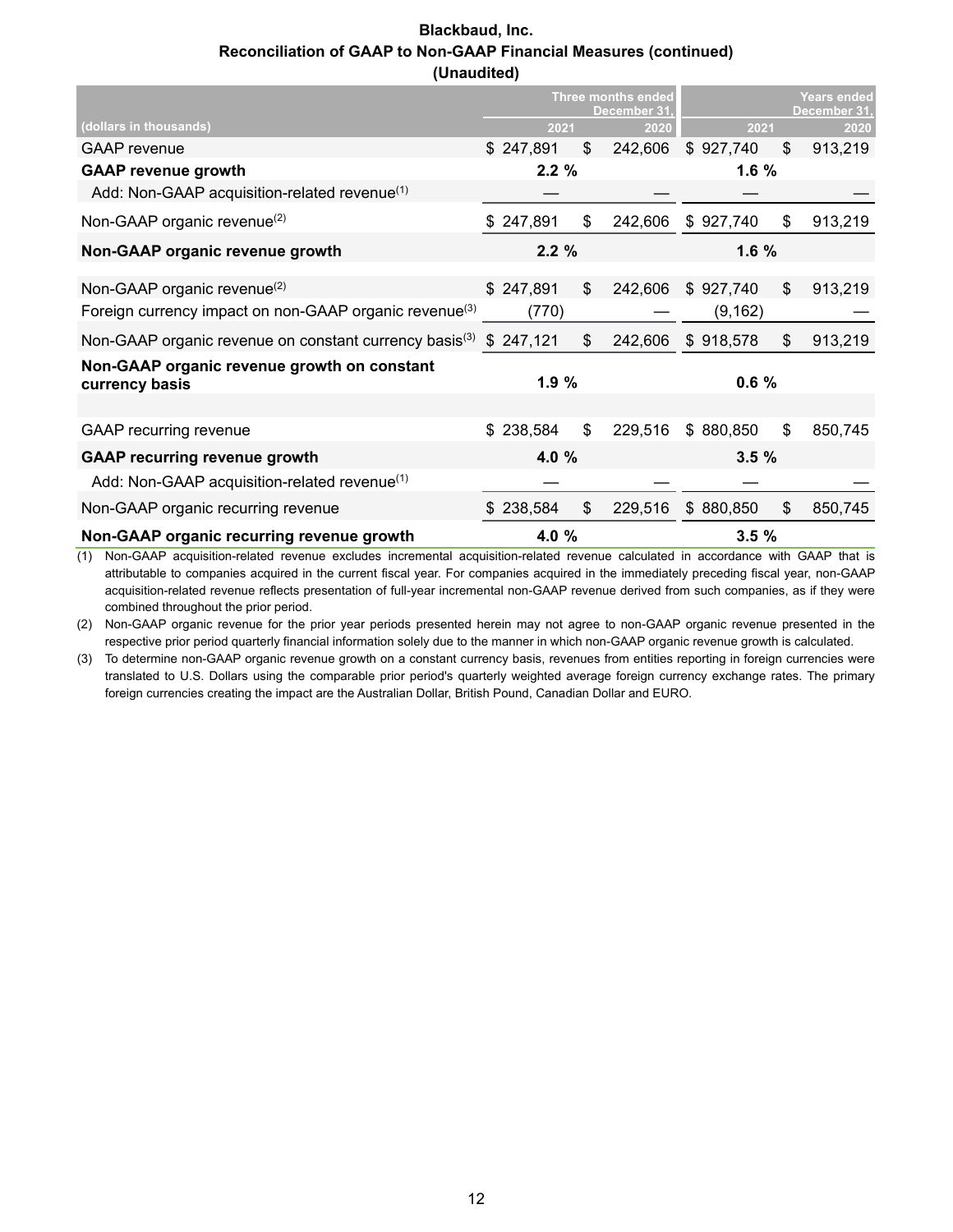#### **Blackbaud, Inc. Reconciliation of GAAP to Non-GAAP Financial Measures (continued) (Unaudited)**

|                                                                       | <b>Three months ended</b><br>December 31 |          |       |               | <b>Years ended</b><br>December 31. |           |    |         |
|-----------------------------------------------------------------------|------------------------------------------|----------|-------|---------------|------------------------------------|-----------|----|---------|
| (dollars in thousands)                                                |                                          | 2021     |       | 2020          |                                    | 2021      |    | 2020    |
| <b>GAAP net income</b>                                                | \$                                       | (7,057)  | \$    | $(13,621)$ \$ |                                    | 5,698     | \$ | 7,717   |
| <b>Non-GAAP adjustments:</b>                                          |                                          |          |       |               |                                    |           |    |         |
| Add: Interest, net                                                    |                                          | 3,751    |       | 4,976         |                                    | 17,611    |    | 15,627  |
| Add: GAAP income tax (benefit) provision                              |                                          | (3, 561) |       | 6,949         |                                    | 1,385     |    | 13,897  |
| Add: Depreciation(1)                                                  |                                          | 3,200    |       | 3,731         |                                    | 12,686    |    | 14,589  |
| Add: Amortization of intangibles from business<br>combinations        |                                          | 8,762    |       | 9,829         |                                    | 37,039    |    | 41,883  |
| Add: Amortization of software development costs <sup>(2)</sup>        |                                          | 8,743    |       | 7,712         |                                    | 32,811    |    | 32,540  |
| Subtotal                                                              |                                          | 20,895   |       | 33,197        |                                    | 101,532   |    | 118,536 |
| <b>Non-GAAP EBITDA</b>                                                | $\mathfrak{S}$                           | 13,838   | \$    | 19,576        |                                    | \$107,230 | \$ | 126,253 |
| <b>Non-GAAP EBITDA margin</b>                                         |                                          | 5.6 %    |       |               |                                    | 11.6 %    |    |         |
| <b>Non-GAAP adjustments:</b>                                          |                                          |          |       |               |                                    |           |    |         |
| Add: Stock-based compensation expense                                 |                                          | 30,899   |       | 32,701        |                                    | 120,379   |    | 87,257  |
| Add: Employee severance                                               |                                          |          |       | 282           |                                    | 1,510     |    | 4,875   |
| Add: Acquisition-related integration costs                            |                                          | (9)      |       | (16)          |                                    | (124)     |    | (134)   |
| Add: Acquisition-related expenses                                     |                                          | 2,982    |       | 65            |                                    | 3,178     |    | 353     |
| Add: Restructuring and other real estate activities                   |                                          | 12,515   |       | 16,273        |                                    | 12,102    |    | 23,290  |
| Add: Security Incident-related costs, net of insurance <sup>(3)</sup> |                                          | 493      |       |               |                                    | 1,814     |    |         |
| Subtotal                                                              |                                          | 46,880   |       | 49,305        |                                    | 138,859   |    | 115,641 |
| <b>Non-GAAP adjusted EBITDA</b>                                       | $\mathfrak{F}$                           | 60,718   | $\$\$ | 68,881        |                                    | \$246,089 | \$ | 241,894 |
| Non-GAAP adjusted EBITDA margin                                       |                                          | 24.5 %   |       |               |                                    | 26.5 %    |    |         |
| Rule of $40^{(4)}$                                                    |                                          | 26.7 %   |       |               |                                    | 28.1 %    |    |         |
|                                                                       |                                          |          |       |               |                                    |           |    |         |
| Non-GAAP adjusted EBITDA                                              |                                          | 60,718   |       | 68,881        |                                    | 246,089   |    | 241,894 |
| Foreign currency impact on Non-GAAP adjusted<br>EBITDA <sup>(5)</sup> |                                          | (294)    |       | (111)         |                                    | (3,622)   |    | 716     |
| Non-GAAP adjusted EBITDA on constant currency<br>basis(5)             | \$                                       | 60,424   | \$    | 68,770        |                                    | \$242,467 | \$ | 242,610 |
| Non-GAAP adjusted EBITDA margin on constant<br>currency basis         |                                          | 24.5 %   |       |               |                                    | 26.4 %    |    |         |
| Rule of 40 on constant currency basis <sup>(6)</sup>                  |                                          | 26.4 %   |       |               |                                    | 27.0 %    |    |         |

(1) During the third quarter of 2020 and the fourth quarter of 2021, we reduced the estimated useful lives of our operating lease right-of-use assets for certain of our office locations we expected to exit. For these same office locations, we also reduced the estimated useful lives of certain facilities-related fixed assets, which resulted in increases in depreciation expense. The accelerated portions of the fixed asset depreciation expense related to these activities of \$1.7 million and \$3.2 million for the three months ended December 31, 2021 and 2020, respectively, and \$1.7 million and \$4.6 million for the twelve months ended December 31, 2021 and 2020, respectively, was presented in the "Restructuring and other real estate activities" line of the reconciliation of GAAP to non-GAAP financial measures. Total depreciation expense was \$4.9 million and \$6.9 million, for the three months ended December 31, 2021 and 2020, respectively, and \$14.4 million and \$19.2 million for the twelve months ended December 31, 2021 and 2020, respectively.

(2) Includes amortization expense related to software development costs and amortization expense from capitalized cloud computing implementation costs.

(3) Includes Security Incident-related costs incurred, net of probable insurance recoveries. See additional details in the reconciliation of GAAP to Non-GAAP operating income above.